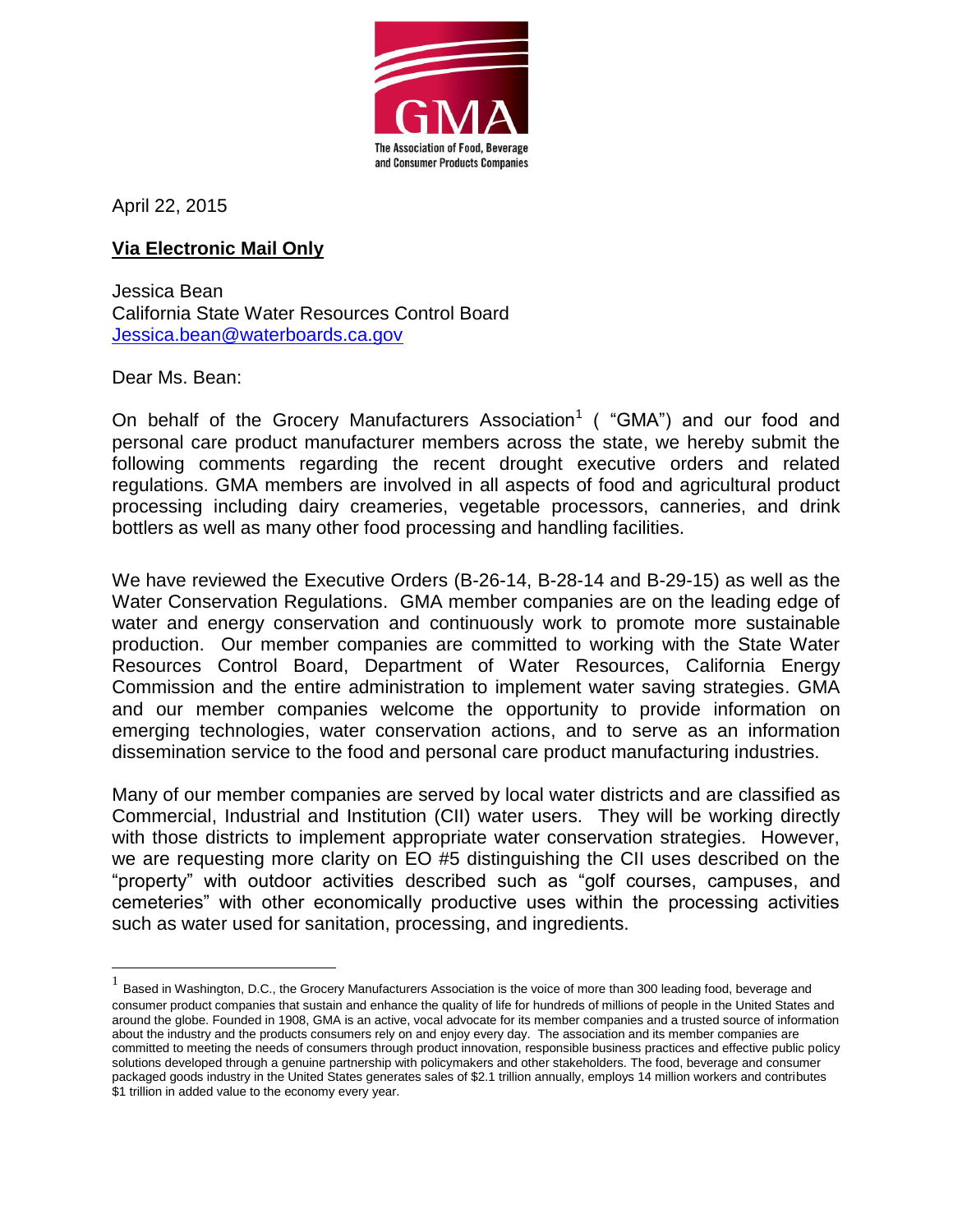Water is an essential resource to California's economic sectors including food manufacturing, food processing and industrial uses. Most notable, the following could not occur without water:

- **Processing** water is essential for many processes in food facilities including for boilers, sealing and steaming, cooling and sanitation.
- **Food safety** water is used for sanitation in uses such as back flushing processing systems, in canneries and packing sheds to transport the vegetables in chlorinated water (for some produce this is part of the quality assurance food safety protocols)and to clean conveyors and areas where food is transported or where food makes contact.
- **Ingredients** in food manufacturing water is an essential ingredient for food and beverages including in breweries, drink bottlers, creameries, and many other food facilities.

These uses are essential to maintain economic viability within the individual plant, region, and statewide industry. Draconian reductions in water may equate to an equivalent reduction in economic output and could result in less jobs, lost market share, and reduced ability to process products grown in California.

This issue was contemplated and addressed in SB 7x7 (Steinberg) in 2009 that required mandatory water conservation of 20% by 2020. That law contained the definition of "process water<sup>2</sup>" which was removed from the calculation of "gross water" usage within a district making their conservation to be based on non process water(Water Code Section 10608.24 (e). While we understand the circumstances of this drought may require extraordinary actions, we request that process water be provided afforded unique consideration because of our existing and ongoing conservation efforts and since any additional proportional reduction of this water may equate to an equal reduction in economic productivity. This could impact jobs throughout the state, and may further impact communities that have already been hard hit by this drought.

## $^2$ Water Code Section 10608.12 (1)

 $\overline{a}$ 

*<sup>(</sup>l) "Process water" means water used for producing a product or product content or water used for research and development, including, but not limited to, continuous manufacturing processes, water used for testing and maintaining equipment used in producing a product or product content, and water used in combined heat and power facilities used in producing a product or product content. Process water does not mean incidental water uses not related to the production of a product or product content, including, but not limited to, water used for restrooms, landscaping, air conditioning, heating, kitchens, and laundry.*